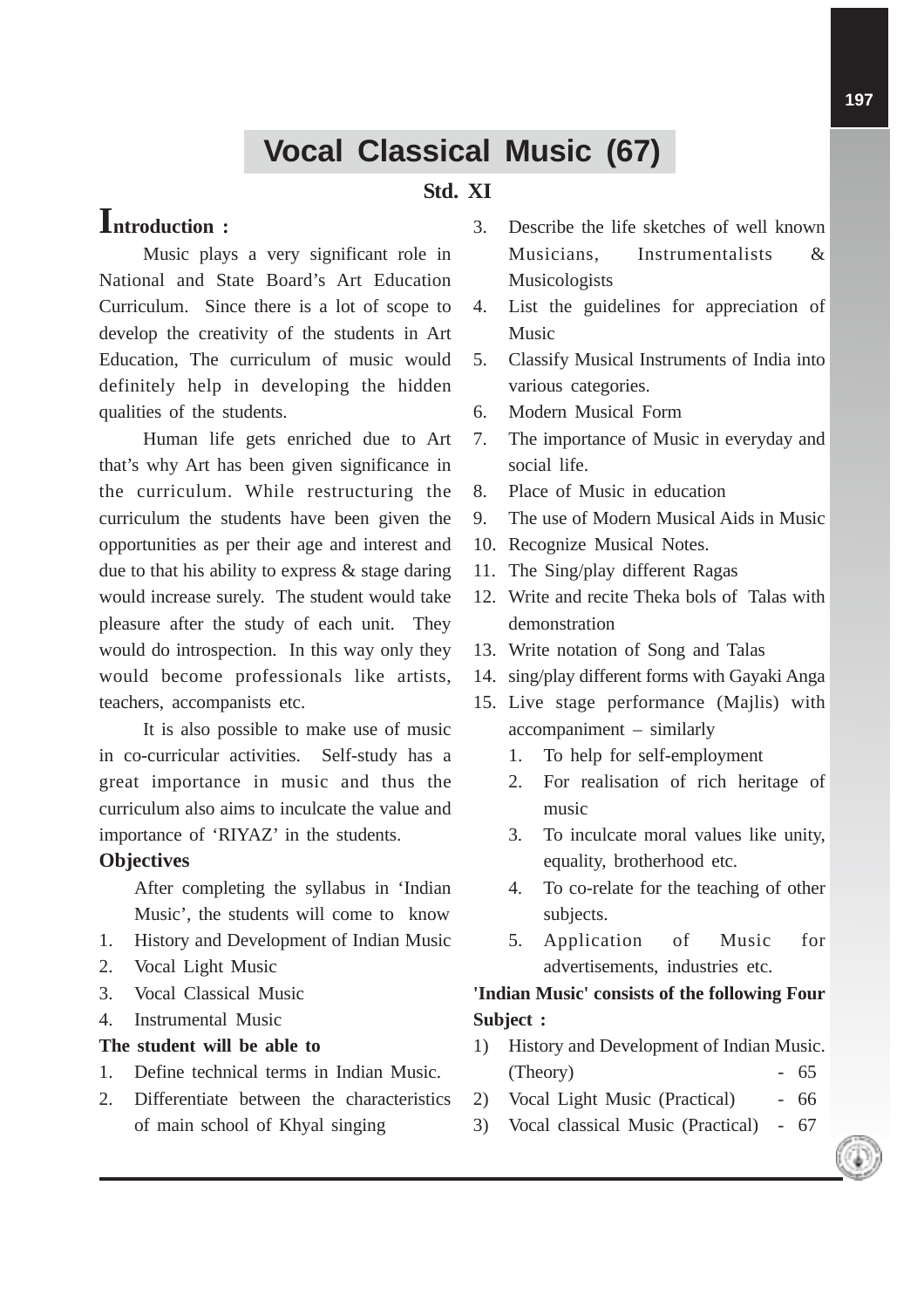- 4) Instrumental Music (Practical) 68 **Choice of Subject :**
- i) Each of the four subjects mentioned above under. 'Indian Music' is considered for 100 marks.
- ii) 'History and Development of Indian Music' (Theory) shall be compulsory for all students offering 'Indian Music' i.e. - Practical Subjects
- iii) The theory paper called 'History and Development of Indian Music' can be chosen independently.
- iv) But while choosing the Practical Papers i.e. Vocal Light Music OR Vocal Classical Music OR instrumental Music, it is compulsory to take the subject called 'History and develop of Indian Music'.
- v) Student can choose any one practical subject from Three Practical Subjects. (Vocal Light Music-66, Vocal Classical Music-67 and Instrumental Music-68).

### **Implementation of the Music Practical Subjects**

- 1. For Teaching a Music Practical Subjects (Sub.No.66, 67, 68). The maximum number of students in one batch should be Twenty only.
- 2. For Vocal Light & Vocal Classical Music (66, 67) there should be separate batches for boys and girls, based on the Natural Vocal Limitations.
- 3. There should be six periods in a week (one period – every day) for all music practical subjects per batch.

## **Curriculum**

| <b>Sr.No.</b> Unit |  | Sub unit           |  |
|--------------------|--|--------------------|--|
| 1. Swara           |  | 1.1 Shuddha Swara. |  |

|    |               | 1.2 | Vikrit Swara.      |  |  |
|----|---------------|-----|--------------------|--|--|
| 2. | Alankar       | 2.1 | Shuddha Swara's    |  |  |
| 3. | Theory of     | 3.1 | Khamaj             |  |  |
|    | Ragas.        | 3.2 | Durga              |  |  |
|    |               | 3.3 | Kafi               |  |  |
|    |               | 3.4 | Bihag              |  |  |
|    |               | 3.5 | Bhairavi           |  |  |
|    |               | 3.6 | Alhiyya Bilawal    |  |  |
|    |               | 3.7 | Yaman              |  |  |
|    |               | 3.8 | Bhoopali           |  |  |
|    |               | 3.9 | <b>Bhimpalas</b>   |  |  |
| 4. | Theory $\&$   | 4.1 | Trital             |  |  |
|    | demonstration | 4.2 | Ektal              |  |  |
|    | of Talas      | 4.3 | Zaptal             |  |  |
|    |               | 4.4 | Kerwa              |  |  |
|    |               | 4.5 | Dadra              |  |  |
|    |               | 4.6 | Roopak             |  |  |
|    |               | 4.7 | Dhumali            |  |  |
| 5. | Presentation  | 5.1 | Sargam             |  |  |
|    |               |     | (Any Two)          |  |  |
|    |               | 5.2 | Laxangeet          |  |  |
|    |               |     | (Any Two) In       |  |  |
|    |               |     | prescribed Ragas.  |  |  |
| 6. | Presentation  | 6.1 | Chhota Khyal       |  |  |
|    |               |     | (Any Two)          |  |  |
|    |               | 6.2 | Alap - $2-2$ Alap  |  |  |
|    |               |     | in sthai & antara. |  |  |
|    |               | 6.3 | Taana - 2-2Taana   |  |  |
|    |               |     | in sthai & antara. |  |  |
|    |               | 6.4 | Khamaj             |  |  |
|    |               | 6.5 | Kafi               |  |  |
|    |               | 6.6 | Durga              |  |  |
|    |               | 6.7 | <b>Bihag</b>       |  |  |
|    |               | 6.8 | Bhairavi           |  |  |
|    |               | 6.9 | Alhiyya-Bilawal    |  |  |
| 7. | Presentation  | 7.1 | Vilambit Khyal     |  |  |
|    |               |     | (Any two)          |  |  |
|    |               | 7.2 | Chhota Khyal       |  |  |
|    |               |     | (only Bandish)     |  |  |
|    |               |     |                    |  |  |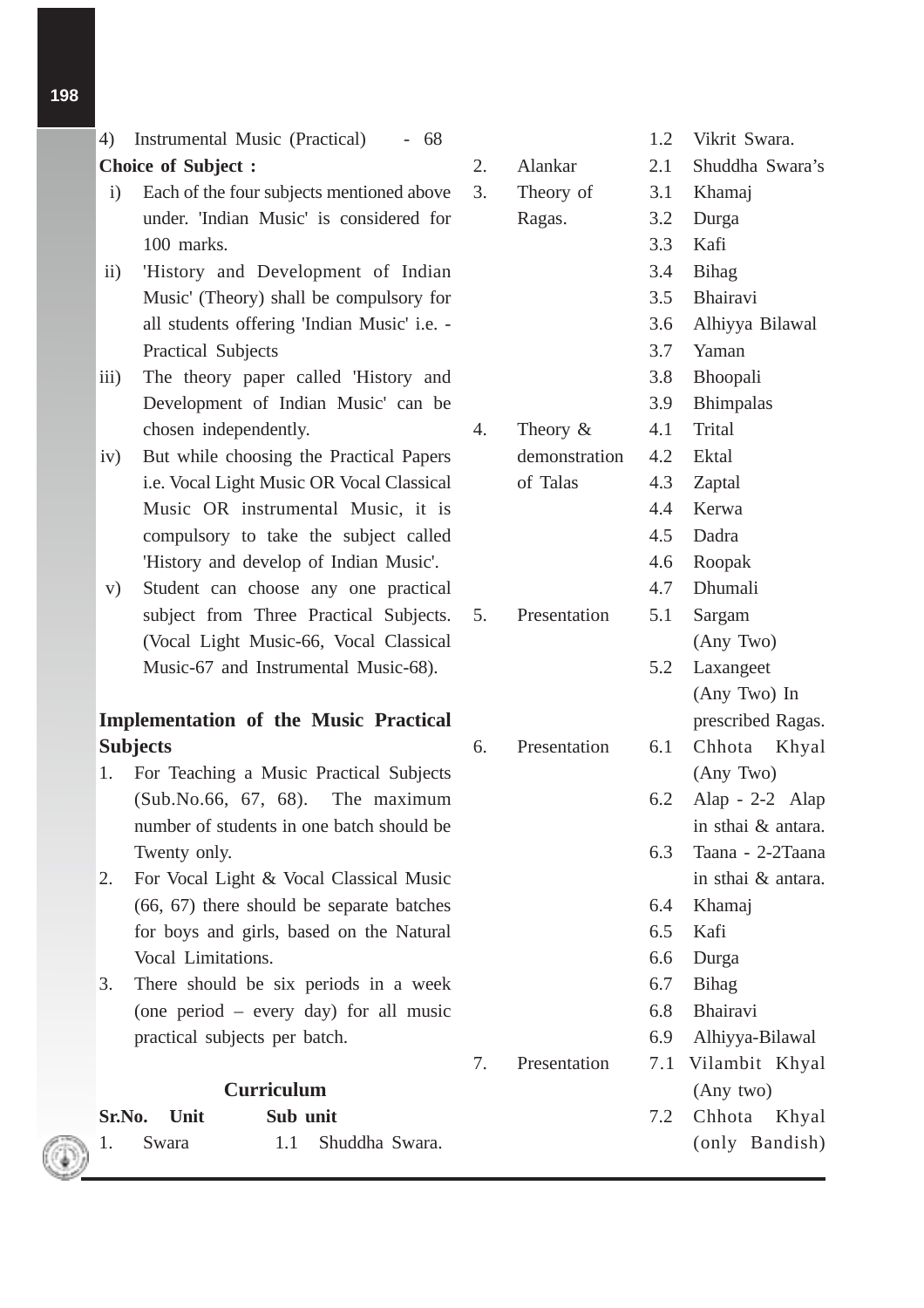Yaman, Bhoopali, Bhimpalas

- 8. Specific forms 8.1 Tarana (one) Presentation. 8.2 Bhajan (one) or
- 9. Definitions Technical terms.

|                  |     | Environment        |
|------------------|-----|--------------------|
|                  |     | Song (one)         |
| Definitions $-$  | 9.1 | Tal Anga – Sam     |
| Technical terms. |     | Kal, Matra,        |
|                  |     | Khand, Tali,       |
|                  |     | Awartan, Laya.     |
|                  | 9.2 | Raga Anga –        |
|                  |     | Sangeet, Swara,    |
|                  |     | Chala Swar,        |
|                  |     | Achala Swar,       |
|                  |     | Komal Swara,       |
|                  |     | Tivra Swara,       |
|                  |     | Thaat, Aroha,      |
|                  |     | Awarha, Vadi,      |
|                  |     | Samvadi,           |
|                  |     | Anuvadi,           |
|                  |     | Vivadi, Varja,     |
|                  |     | Saptak, Jati,      |
|                  |     | Gansamay,          |
|                  |     | Pakad              |
| National         |     | 10.1 Jan-gan-man.  |
| Anthem           |     | 10.2 Vande mataram |

10. National

11. Notation 11.1 One Sargam from Writing Unit No.6 11.2 One Sargam from Unit No.7

12. Record Book

#### **Std. XII**

## **Introduction**

Music plays a very significant role in National and State Board's Art Education Curriculum. Since there is a lot of scope to

develop the creativity of the students in Art Education. The curriculum of music would definitely help in developing the hidden qualities of the students.

Human life gets enriched due to Art that's why Art has been given significance in the curriculum. While restructuring the curriculum the students have been given the opportunities as per their age and interest and due to that his ability to express & stage daring would increase surely. The student would take pleasure after the study of each unit. They would do introspection. In this way they would become professionals like artists, teachers, accompanists etc.

It is also possible to make use of music in co-curricular activities. Self-study has a great importance in music and thus the curriculum also aims to inculcate the value and importance of 'RIYAZ' in the students.

#### **Objectives**

After completing the syllabus in 'Indian Music', the students will come to know –

- 1. History and Development of Indian Music
- 2. Vocal Light Music
- 3. Vocal Classical Music
- 4. Instrumental Music

#### **The student will be able to**

- 1. Define Technical Terms in Indian Music.
- 2. Differentiate between the characteristics of main school of Khyal singing
- 3. Describe the life sketches of well known Musicians, Instrumentalists & Musicologists
- 4. List the guidelines for appreciation of Music
- 5. Classify Musical Instruments of India into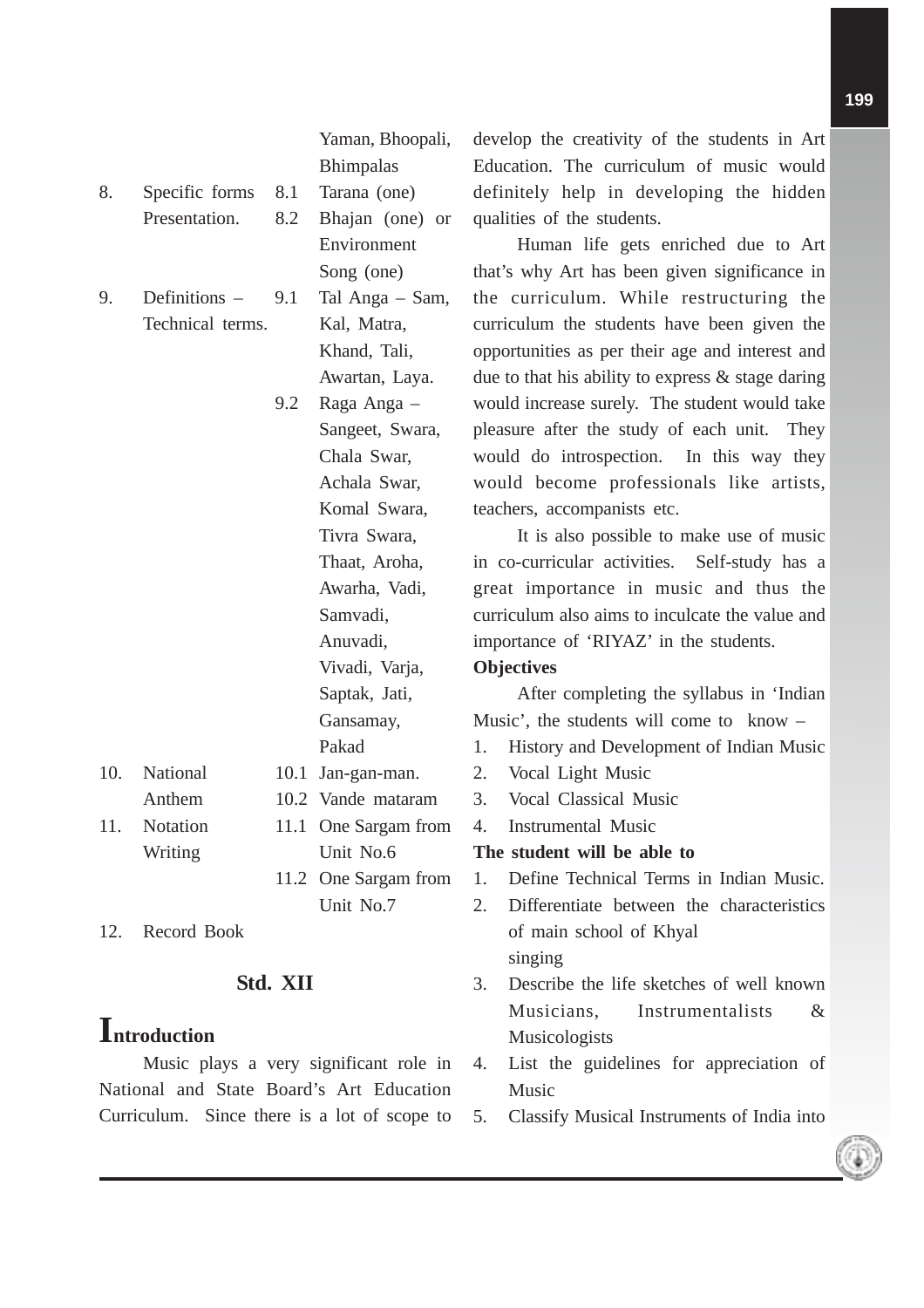various categories.

- 6. Modern Musical Form
- 7. The importance of Music in everyday and social life.
- 8. Place of Music in education
- 9. The use of Modern Musical Aids in Music
- 10. Recognize Musical Notes.
- 11. The sing/play different Ragas
- 12. Write and recite Theka bols of Talas with demonstration
- 13. Write notation of Song and Talas
- 14. sing/play different forms with Gayaki Anga
- 15. Live stage performance (Majlis) with accompaniment – similarly
	- 1. To help for self-employment
	- 2. For realisation of rich heritage of music
	- 3. To inculcate moral values like unity, equality, brotherhood etc.
	- 4. To co-relate for the teaching of other subjects.
	- 5. Application of Music for advertisements, industries etc.

#### **'Indian Music' consists of the following Four Subject :**

- 1) History and Development of Indian Music.  $(Theory)$  - 65
- 2) Vocal Light Music (Practical) 66
- 3) Vocal classical Music (Practical) 67
- 4) Instrumental Music (Practical) 68

#### **Choice of Subject :**

- i) Each of the four subjects mentioned above under. 'Indian Music' is considered for 100 marks.
- ii) 'History and Development of Indian Music' (Theory) shall be compulsory for all students offering 'Indian Music' i.e. - Practical Subjects
- iii) The theory paper called 'History and Development of Indian Music' can be chosen independently.
- iv) But while choosing the Practical Papers i.e. Vocal Light Music OR Vocal Classical Music OR instrumental Music, it is compulsory to take the subject called 'History and develop of Indian Music'.
- v) Student can choose any one practical subject from Three Practical Subjects. (Vocal Light Music-66, Vocal Classical Music-67 and Instrumental Music-68).

#### **Syllabus**

| S.No. | Unit          |     | Sub unit         |
|-------|---------------|-----|------------------|
| 1.    | Swara         | 1.1 | Shuddha Swara.   |
|       |               | 1.2 | Vikrit Swara.    |
| 2.    | Alankar       | 2.1 | Shuddha Swar's   |
|       |               |     | Alankar          |
| 3.    | Theory of     | 3.1 | Kedar            |
|       | Ragas         | 3.2 | Jounpuri         |
|       |               | 3.3 | <b>Bhairav</b>   |
|       |               | 3.4 | <b>Bageshree</b> |
|       |               | 3.5 | Shankara         |
|       |               | 3.6 | Tilak kamod      |
|       |               | 3.7 | Deskar           |
|       |               | 3.8 | <b>Malkauns</b>  |
|       |               | 3.9 | Vrindawani       |
|       |               |     | Sarang           |
| 4.    | Theory $&$    | 4.1 | All talas        |
|       | demonstration |     | prescribed for   |
|       | of Talas      |     | Std.XI           |
|       |               |     | 4.2 Zumra        |
|       |               |     | 4.3 Tilwada      |
|       |               |     | 4.4 Choutal      |
|       |               | 4.5 | Dhamar           |
| 5.    | Presentation  |     | Chhota Khyal     |
|       |               |     | (Any two)        |
|       |               |     |                  |

**200**